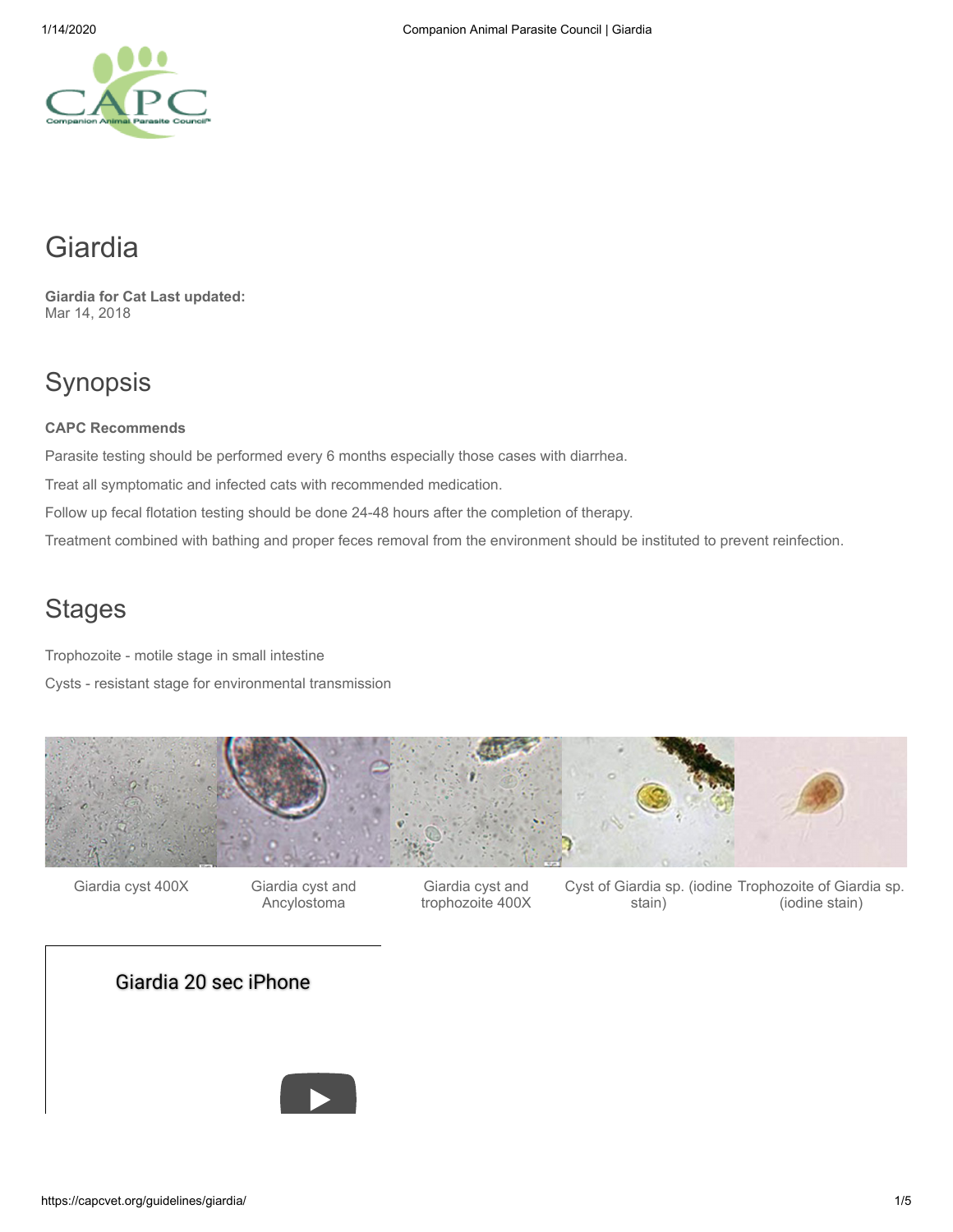### Prevalence

Giardia infection is common in cats.

Regional differences in Giardia prevalence exist, but infections in cats with clinical signs averaged 10.3% in cats in the US. A regional study in western Canada reported Giardia detection in 9.9% of samples.

[Click here to view our Prevalence Maps](https://capcvet.org/maps/) and to sign up for updates on reported cases in your area

### Host Associations and Transmission Between Hosts

A Giardia species was first identified in cats by two investigators in 1925; one investigator named it Giardia cati and the other called it Giardia felis. It is now know that Giardia duodenalis is a species complex comprising at least eight major assemblages.

Giardia exists in different "assemblages," which vary in their infectivity for animals and humans. Cats have Assemblages A1 and F and humans are infected with Assemblages A2 and B.

The total number of Giardia strains and host-infectivity ranges is unknown.

Transmission occurs upon ingestion of cysts shed by animals or humans.

Cysts are acquired from fecal-contaminated water, food, or fomites or through self-grooming.

Cat strain (assemblage F) are not known to infect dogs, and dog strains (assemblage C and D) are not know to infect cats.

Human infections are primarily acquired from other humans; transmission from cats to humans appears to be rare except with infection involving assemblage A1.

#### **Molecular Characterization**

Each assemblage is capable of infecting certain species, and some assemblages are more commonly seen than others. **Assemblage A-I**

Species affected: Humans and animals (cats, dogs, livestock, deer, muskrats, beavers, voles, guinea pigs, ferrets)

#### **Assemblage A-II**

Species affected: Humans (more common than A-I)

#### **Assemblage A-III and A-IV**

Species affected: Exclusively animals

#### **Assemblage B**

Species affected: Humans and animals (livestock, chinchillas, beavers, marmosets, rodents)

#### **Assemblage C and D**

Species affected: Dogs and coyotes

#### **Assemblage E**

Species affected: Alpacas, cattle, goats, pigs, sheep

#### **Assemblage F**

Species affected: Cats

#### **Assemblage G**

Species affected: Rats, mice

#### **Assemblage H**

Species affected: Seals

Source: CDC [https://www.cdc.gov/parasites/...](https://www.cdc.gov/parasites/giardia/infection-sources.html)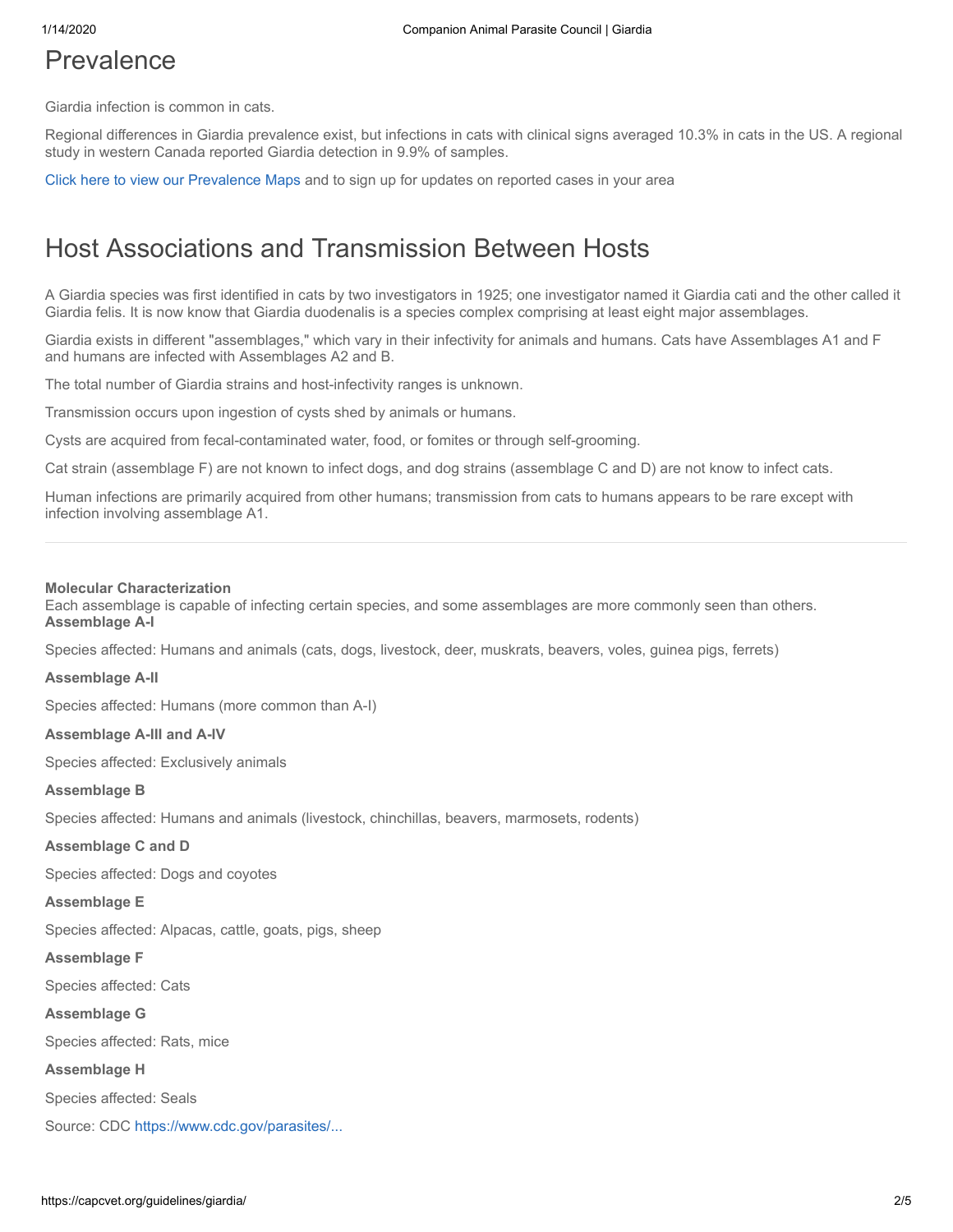# Site of Infection and Pathogenesis

Trophozoites attach to the surface of enterocytes in the small intestine, usually in the proximal portion.

Attachment causes damage to enterocytes, resulting in functional changes and blunting of intestinal villi, which leads to maldigestion, malabsorption, and diarrhea.

There are no intracellular stages.

There are no infections of other tissues, except very rare cases of ectopic infection following intestinal perforation attributable to other causes.

### **Diagnosis**

Most infected cats are afebrile, do not vomit, and have normal total protein and hemogram values. Cats may have subclinical infections and show no signs of disease.

Giardiasis is commonly misdiagnosed or underdiagnosed because of intermittent shedding and difficulty identifying cysts and trophozoites. Yeast may be mistaken for Giardia cysts due to their similar size and shape; however, yeast often show evidence of budding and do not have the internal structures seen in Giardia (i.e., median bodies, two to four nuclei).

Trophozoites are usually 12 to 18 µm by 10 to 12 µm in size. They are motile, flagellated organisms that are teardrop or pear-shaped. Trophozoites are bilaterally symmetrical, have a large ventral adhesive disc, and have two nuclei, each with a large endosome. They also have a pair of transverse, dark-staining median bodies.

Cysts are ellipsoidal, nonmotile, and contain two to four nuclei, along with long and short curved rods. They are 8 to 12 µm by 7 to 10 µm in size and possess a thick refractile wall.

Various tests are used, including direct smear (with or without a fixative stain), fecal flotation via centrifugation, fecal ELISA, and direct fluorescent antibody assay.

CAPC recommends testing symptomatic (intermittently or consistently diarrheic) dogs and cats with a combination of direct smear, fecal flotation with centrifugation, and a sensitive, specific fecal ELISA optimized for use in companion animals. Repeat testing performed over several (usually alternating) days may be necessary to identify infection.

Direct smear:

Direct smear is used primarily for detection of trophozoites in diarrheic stools.

Use a small sample of fresh, unrefrigerated feces (preferably less than 30 minutes old).

Mix sample into two to three drops of saline (not water) on a glass slide to make a fine suspension, and add a coverslip (a 22 by 40 mm coverslip works well).

A Lugol's iodine stain may be added to aid in identification.

Fecal flotation with centrifugation techniques:

This method is used primarily for detection of cysts in solid or semisolid stools.

Mix 1 to 5 g feces and 10 ml of flotation solution (ZnSO<sub>4</sub> sp.gr. 1.18; sugar sp. gr. 1.25) and filter/strain into a 15-ml centrifuge tube. ZnSO4 is preferred, as sugar solution will collapse the Giardia cysts, albeit in a characteristic way.

Top off with flotation solution to form a slightly positive meniscus, add coverslip, and centrifuge for 5 minutes at 1500 to 2000 rpm.

If desired, a Lugol's iodine stain may be added to aid identification at 40x.

Fecal ELISA:

Giardia ELISA assays are approved and commercially available for patient-side testing in dogs and cats. Many diagnostic laboratories also use various ELISA microtiter well assays that have been internally validated for the detection of giardiasis in dogs and cats.

Commercially available fixative stains (e.g. Proto-fix™) are also useful for microscopic diagnosis.

Polymerase Chain Reaction (PCR) assays can also be used to amplify Giardia species DNA in feces and are available in commercial laboratories.

Some subassemblages have been shown to be zoonotic. Assemblage testing is commercially available.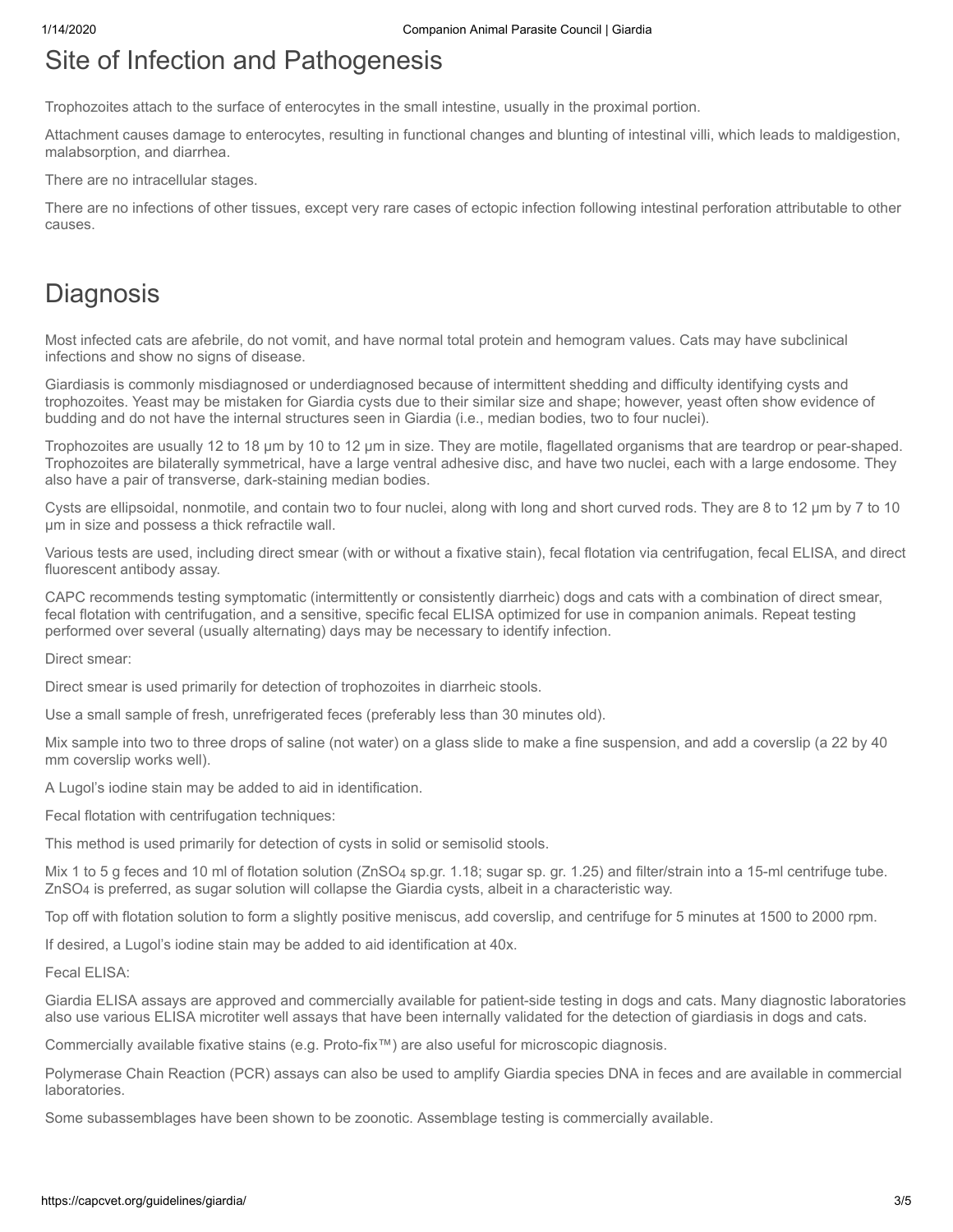# **Treatment**

No drugs are approved for treatment of giardiasis in cats in the United States.

Metronidazole is the most commonly used extra-label therapy; however, efficacies as low as 50% to 60% are reported. Safety concerns also limit the use of metronidazole in cats. Don't give metronidazole benzoate to pregnant or lactating cats, or those with liver disease.

Cats suffering from epilepsy and also taking phenobarbital for seizure control should not use metronidazole benzoate because it will potentially diminish the effectiveness of anti-seizure drugs when used in combination. There is potential for an increase of side effects when used with cimetidine.

Albendazole is effective against Giardia but is not safe in cats and should not be used.

CAPC recommendations for treatment of cats

Data on treatment of cats with Giardia are lacking. However, cats may be treated with either fenbendazole (50 mg/kg SID) for 5 days, metronidazole (25 mg/kg BID) for 5 days, or a combination of the two.

| Fenbendazole                    |
|---------------------------------|
| Species: Feline                 |
| Dose: 50 mg/kg                  |
| Route: PO (oral administration) |
| Interval: Q24h                  |
| Duration: 5 days                |
| Metronidazole                   |
| Species: Feline                 |
| Dose: 25 mg/kg                  |
| Route: PO (oral administration) |
|                                 |
| Interval: Q12h                  |

There is anecdotal evidence that metronidazole benzoate is tolerated better in cats than metronidazole (USP).

Insufficient evidence is available for definitive recommendations in each clinical scenario; however, the majority opinion of the CAPC Board is that asymptomatic cats may not require treatment. If treatment is desired:

A cat without clinical signs that has been found to be infected with Giardia may be treated with a single course of anti-giardial therapy (see above).

If other pets live with an infected cat, all those of the same species may also be treated with a single course of anti-giardial therapy.

Repeated courses of treatment are not indicated in cats without clinical signs.

CAPC does not endorse routine vaccination of all pets for Giardia. However, preventive vaccination for Giardia may be useful in some specific control situations. Current data do not support the use of Giardia vaccines as part of a treatment protocol.

# Follow-up Testing

Follow up testing should be done 24-48 hours after the completion of therapy. It is recommended to perform a fecal flotation with centrifugation primarily for detection of cysts in solid or semisolid stools. ELISA tests may remain positive even after treatment for variable periods of time and should not be used as a guide to determine reinfection or failure of treatment.

# Refractory Treatment